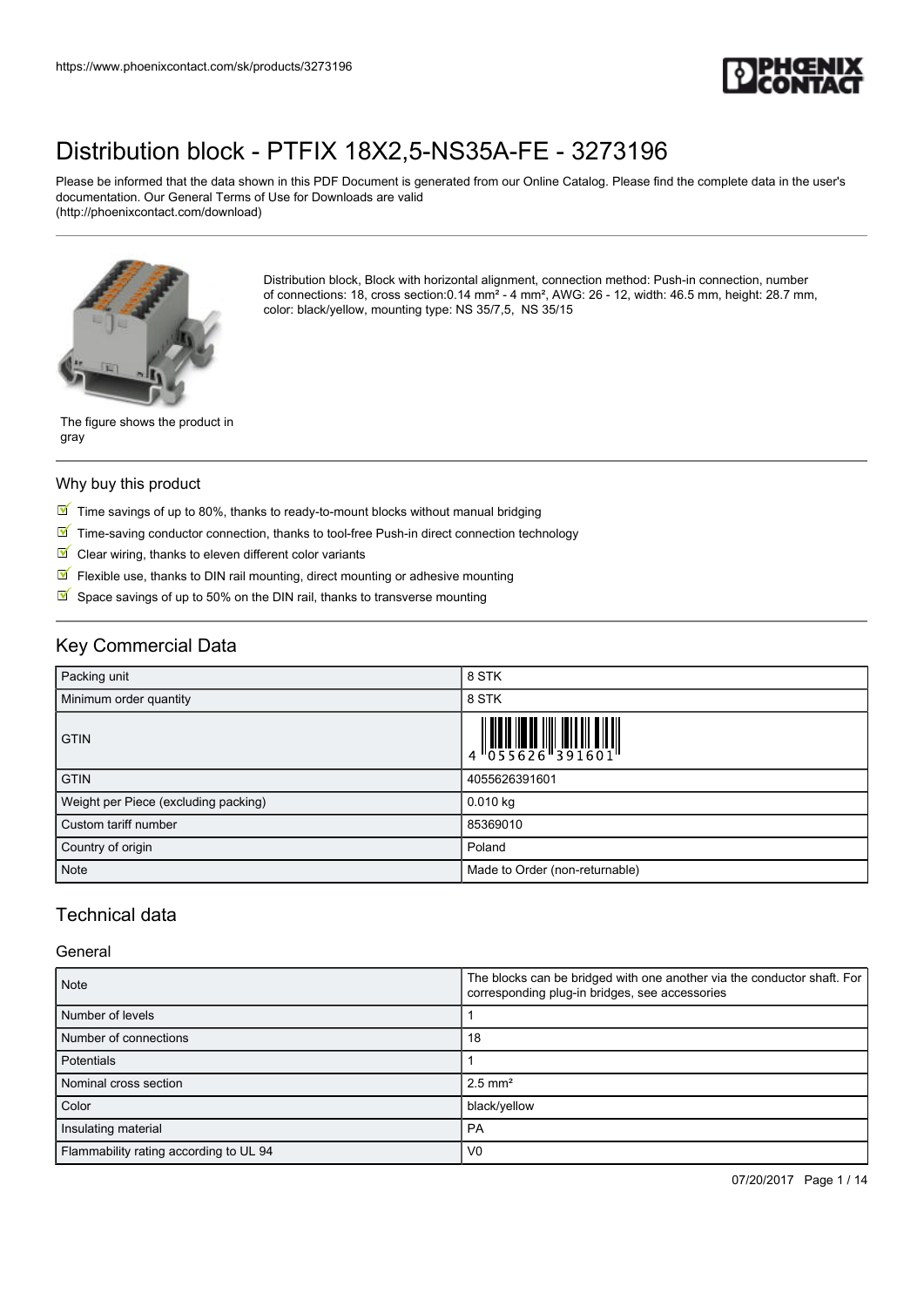

### Technical data

#### General

| Rated surge voltage                                                                          | 6 <sub>kV</sub>                                                                                          |  |
|----------------------------------------------------------------------------------------------|----------------------------------------------------------------------------------------------------------|--|
| Degree of pollution                                                                          | 3                                                                                                        |  |
| Overvoltage category                                                                         | $\mathbf{III}$                                                                                           |  |
| Insulating material group                                                                    | T                                                                                                        |  |
| Maximum power dissipation for nominal condition                                              | 0.77 W (the value is based on one connection block and is multiplied<br>according to the pin assignment) |  |
| Maximum load current                                                                         | 24 A                                                                                                     |  |
| Nominal current I <sub>N</sub>                                                               | 24 A                                                                                                     |  |
| Nominal voltage U <sub>N</sub>                                                               | 500 V                                                                                                    |  |
| Open side panel                                                                              | No                                                                                                       |  |
| Shock protection test specification                                                          | DIN EN 50274 (VDE 0660-514):2002-11                                                                      |  |
| Back of the hand protection                                                                  | guaranteed                                                                                               |  |
| Finger protection                                                                            | guaranteed                                                                                               |  |
| Result of surge voltage test                                                                 | Test passed                                                                                              |  |
| Surge voltage test setpoint                                                                  | 9.8 kV                                                                                                   |  |
| Result of power-frequency withstand voltage test                                             | Test passed                                                                                              |  |
| Power frequency withstand voltage setpoint                                                   | 1.89 kV                                                                                                  |  |
| Result of the test for mechanical stability of terminal points (5 x<br>conductor connection) | Test passed                                                                                              |  |
| Result of bending test                                                                       | Test passed                                                                                              |  |
| Bending test rotation speed                                                                  | 10 rpm                                                                                                   |  |
| Bending test turns                                                                           | 135                                                                                                      |  |
| Bending test conductor cross section/weight                                                  | $0.14$ mm <sup>2</sup> / 0.2 kg                                                                          |  |
|                                                                                              | 2.5 mm <sup>2</sup> / 0.7 kg                                                                             |  |
|                                                                                              | 4 mm <sup>2</sup> / 0.9 kg                                                                               |  |
| Tensile test result                                                                          | Test passed                                                                                              |  |
| Conductor cross section tensile test                                                         | $0.14 \, \text{mm}^2$                                                                                    |  |
| Tractive force setpoint                                                                      | 10 N                                                                                                     |  |
| Conductor cross section tensile test                                                         | $2.5$ mm <sup>2</sup>                                                                                    |  |
| Tractive force setpoint                                                                      | 50 N                                                                                                     |  |
| Conductor cross section tensile test                                                         | $4 \, \text{mm}^2$                                                                                       |  |
| Tractive force setpoint                                                                      | 60 N                                                                                                     |  |
| Result of tight fit on support                                                               | Test passed                                                                                              |  |
| Tight fit on carrier                                                                         | <b>NS35</b>                                                                                              |  |
| Setpoint                                                                                     | 1 N                                                                                                      |  |
| Result of voltage-drop test                                                                  | Test passed                                                                                              |  |
| Requirements, voltage drop                                                                   | $\leq$ 3.2 mV                                                                                            |  |
| Result of temperature-rise test                                                              | Test passed                                                                                              |  |
| Short circuit stability result                                                               | Test passed                                                                                              |  |
| Conductor cross section short circuit testing                                                | $2.5$ mm <sup>2</sup>                                                                                    |  |
| Short-time current                                                                           | 0.3 kA                                                                                                   |  |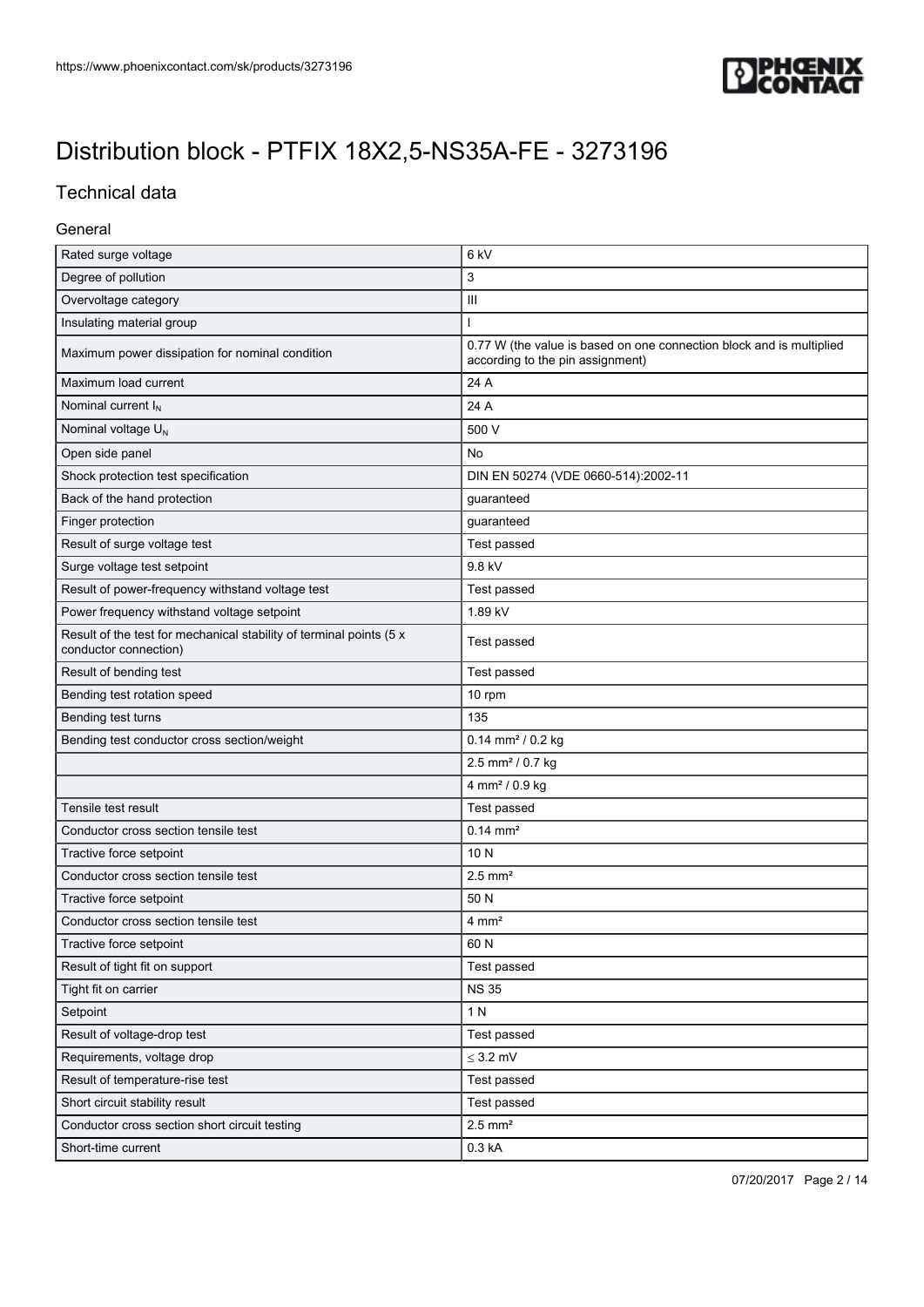

## Technical data

#### General

| Short-time current<br>0.48 kA<br>Result of aging test<br>Test passed<br>Ageing test for screwless modular terminal block temperature cycles<br>192<br>Result of thermal test<br>Test passed<br>Proof of thermal characteristics (needle flame) effective duration<br>30 <sub>s</sub><br>Oscillation, broadband noise test result<br>Test passed<br>Test specification, oscillation, broadband noise<br>DIN EN 50155 (VDE 0115-200):2008-03<br>Service life test category 2, bogie-mounted<br>Test spectrum<br>$f_1 = 5$ Hz to $f_2 = 250$ Hz<br>Test frequency<br><b>ASD level</b><br>6.12 $(m/s^2)^2$ /Hz<br>3.12g<br>Acceleration<br>5h<br>Test duration per axis<br><b>Test directions</b><br>X-, Y- and Z-axis<br>Shock test result<br>Test passed<br>Test specification, shock test<br>DIN EN 50155 (VDE 0115-200):2008-03<br>Shock form<br>Half-sine<br>Acceleration<br>30 <sub>g</sub><br>Shock duration<br>18 <sub>ms</sub> |
|-------------------------------------------------------------------------------------------------------------------------------------------------------------------------------------------------------------------------------------------------------------------------------------------------------------------------------------------------------------------------------------------------------------------------------------------------------------------------------------------------------------------------------------------------------------------------------------------------------------------------------------------------------------------------------------------------------------------------------------------------------------------------------------------------------------------------------------------------------------------------------------------------------------------------------------|
|                                                                                                                                                                                                                                                                                                                                                                                                                                                                                                                                                                                                                                                                                                                                                                                                                                                                                                                                     |
|                                                                                                                                                                                                                                                                                                                                                                                                                                                                                                                                                                                                                                                                                                                                                                                                                                                                                                                                     |
|                                                                                                                                                                                                                                                                                                                                                                                                                                                                                                                                                                                                                                                                                                                                                                                                                                                                                                                                     |
|                                                                                                                                                                                                                                                                                                                                                                                                                                                                                                                                                                                                                                                                                                                                                                                                                                                                                                                                     |
|                                                                                                                                                                                                                                                                                                                                                                                                                                                                                                                                                                                                                                                                                                                                                                                                                                                                                                                                     |
|                                                                                                                                                                                                                                                                                                                                                                                                                                                                                                                                                                                                                                                                                                                                                                                                                                                                                                                                     |
|                                                                                                                                                                                                                                                                                                                                                                                                                                                                                                                                                                                                                                                                                                                                                                                                                                                                                                                                     |
|                                                                                                                                                                                                                                                                                                                                                                                                                                                                                                                                                                                                                                                                                                                                                                                                                                                                                                                                     |
|                                                                                                                                                                                                                                                                                                                                                                                                                                                                                                                                                                                                                                                                                                                                                                                                                                                                                                                                     |
|                                                                                                                                                                                                                                                                                                                                                                                                                                                                                                                                                                                                                                                                                                                                                                                                                                                                                                                                     |
|                                                                                                                                                                                                                                                                                                                                                                                                                                                                                                                                                                                                                                                                                                                                                                                                                                                                                                                                     |
|                                                                                                                                                                                                                                                                                                                                                                                                                                                                                                                                                                                                                                                                                                                                                                                                                                                                                                                                     |
|                                                                                                                                                                                                                                                                                                                                                                                                                                                                                                                                                                                                                                                                                                                                                                                                                                                                                                                                     |
|                                                                                                                                                                                                                                                                                                                                                                                                                                                                                                                                                                                                                                                                                                                                                                                                                                                                                                                                     |
|                                                                                                                                                                                                                                                                                                                                                                                                                                                                                                                                                                                                                                                                                                                                                                                                                                                                                                                                     |
|                                                                                                                                                                                                                                                                                                                                                                                                                                                                                                                                                                                                                                                                                                                                                                                                                                                                                                                                     |
|                                                                                                                                                                                                                                                                                                                                                                                                                                                                                                                                                                                                                                                                                                                                                                                                                                                                                                                                     |
|                                                                                                                                                                                                                                                                                                                                                                                                                                                                                                                                                                                                                                                                                                                                                                                                                                                                                                                                     |
| 3<br>Number of shocks per direction                                                                                                                                                                                                                                                                                                                                                                                                                                                                                                                                                                                                                                                                                                                                                                                                                                                                                                 |
| <b>Test directions</b><br>X-, Y- and Z-axis (pos. and neg.)                                                                                                                                                                                                                                                                                                                                                                                                                                                                                                                                                                                                                                                                                                                                                                                                                                                                         |
| 130 °C<br>Relative insulation material temperature index (Elec., UL 746 B)                                                                                                                                                                                                                                                                                                                                                                                                                                                                                                                                                                                                                                                                                                                                                                                                                                                          |
| Temperature index of insulation material (DIN EN 60216-1 (VDE<br>130 °C<br>$0304 - 21)$                                                                                                                                                                                                                                                                                                                                                                                                                                                                                                                                                                                                                                                                                                                                                                                                                                             |
| $-60 °C$<br>Static insulating material application in cold                                                                                                                                                                                                                                                                                                                                                                                                                                                                                                                                                                                                                                                                                                                                                                                                                                                                          |
| Behavior in fire for rail vehicles (DIN 5510-2)<br>Test passed                                                                                                                                                                                                                                                                                                                                                                                                                                                                                                                                                                                                                                                                                                                                                                                                                                                                      |
| V <sub>0</sub><br>Flame test method (DIN EN 60695-11-10)                                                                                                                                                                                                                                                                                                                                                                                                                                                                                                                                                                                                                                                                                                                                                                                                                                                                            |
| >32%<br>Oxygen index (DIN EN ISO 4589-2)                                                                                                                                                                                                                                                                                                                                                                                                                                                                                                                                                                                                                                                                                                                                                                                                                                                                                            |
| $\overline{2}$<br>NF F16-101, NF F10-102 Class I                                                                                                                                                                                                                                                                                                                                                                                                                                                                                                                                                                                                                                                                                                                                                                                                                                                                                    |
| $\overline{2}$<br>NF F16-101, NF F10-102 Class F                                                                                                                                                                                                                                                                                                                                                                                                                                                                                                                                                                                                                                                                                                                                                                                                                                                                                    |
| Surface flammability NFPA 130 (ASTM E 162)<br>passed                                                                                                                                                                                                                                                                                                                                                                                                                                                                                                                                                                                                                                                                                                                                                                                                                                                                                |
| Specific optical density of smoke NFPA 130 (ASTM E 662)<br>passed                                                                                                                                                                                                                                                                                                                                                                                                                                                                                                                                                                                                                                                                                                                                                                                                                                                                   |
| Smoke gas toxicity NFPA 130 (SMP 800C)<br>passed                                                                                                                                                                                                                                                                                                                                                                                                                                                                                                                                                                                                                                                                                                                                                                                                                                                                                    |
| Calorimetric heat release NFPA 130 (ASTM E 1354)<br>28 MJ/kg                                                                                                                                                                                                                                                                                                                                                                                                                                                                                                                                                                                                                                                                                                                                                                                                                                                                        |
| HL 1 - HL 3<br>Fire protection for rail vehicles (DIN EN 45545-2) R22                                                                                                                                                                                                                                                                                                                                                                                                                                                                                                                                                                                                                                                                                                                                                                                                                                                               |
| Fire protection for rail vehicles (DIN EN 45545-2) R23<br>HL 1 - HL 3                                                                                                                                                                                                                                                                                                                                                                                                                                                                                                                                                                                                                                                                                                                                                                                                                                                               |
| Fire protection for rail vehicles (DIN EN 45545-2) R24<br>HL 1 - HL 3                                                                                                                                                                                                                                                                                                                                                                                                                                                                                                                                                                                                                                                                                                                                                                                                                                                               |
| HL 1 - HL 3<br>Fire protection for rail vehicles (DIN EN 45545-2) R26                                                                                                                                                                                                                                                                                                                                                                                                                                                                                                                                                                                                                                                                                                                                                                                                                                                               |

Dimensions

Width 46.5 mm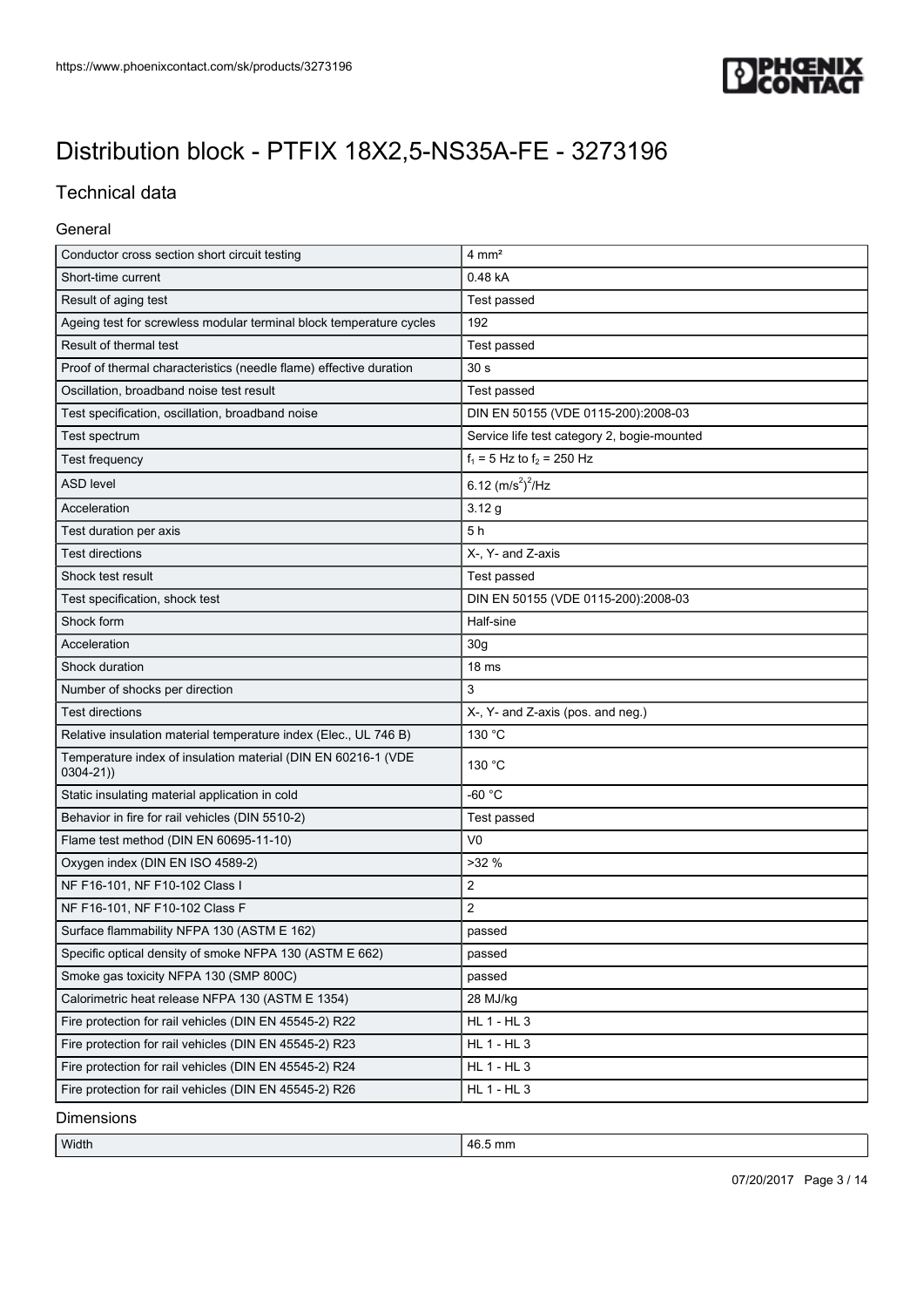

### Technical data

#### Dimensions

| Length           | 45.7 mm |
|------------------|---------|
| Height           | 28.7 mm |
| Height NS 35/7,5 | 30.8 mm |
| Height NS 35/15  | 38.3 mm |

#### Connection data

| Connection method                                                          | Push-in connection    |
|----------------------------------------------------------------------------|-----------------------|
| Connection in acc. with standard                                           | IEC 60947-7-1         |
| Conductor cross section solid min.                                         | $0.14 \text{ mm}^2$   |
| Conductor cross section solid max.                                         | $4 \text{ mm}^2$      |
| Conductor cross section AWG min.                                           | 26                    |
| Conductor cross section AWG max.                                           | $12 \overline{ }$     |
| Conductor cross section flexible min.                                      | $0.14 \text{ mm}^2$   |
| Conductor cross section flexible max.                                      | $2.5$ mm <sup>2</sup> |
| Min. AWG conductor cross section, flexible                                 | 26                    |
| Max. AWG conductor cross section, flexible                                 | 14                    |
| Conductor cross section flexible, with ferrule without plastic sleeve min. | $0.14 \text{ mm}^2$   |
| Conductor cross section flexible, with ferrule without plastic sleeve max. | $2.5$ mm <sup>2</sup> |
| Conductor cross section flexible, with ferrule with plastic sleeve min.    | $0.14 \text{ mm}^2$   |
| Conductor cross section flexible, with ferrule with plastic sleeve max.    | $2.5$ mm <sup>2</sup> |
| Stripping length                                                           | 8 mm  10 mm           |
| Internal cylindrical gage                                                  | A <sub>3</sub>        |

#### Standards and Regulations

| Connection in acc. with standard       | : 60947-7-1<br>IE |
|----------------------------------------|-------------------|
| Flammability rating according to UL 94 | V <sub>0</sub>    |

## Drawings

Circuit diagram



### **Classifications**

#### eCl@ss

| eCl@ss 4.0 | 27141121 |
|------------|----------|
| eCl@ss 4.1 | 27141121 |
| eCl@ss 5.0 | 27141120 |
| eCl@ss 5.1 | 27141120 |
| eCl@ss 6.0 | 27141120 |
| eCl@ss 7.0 | 27141120 |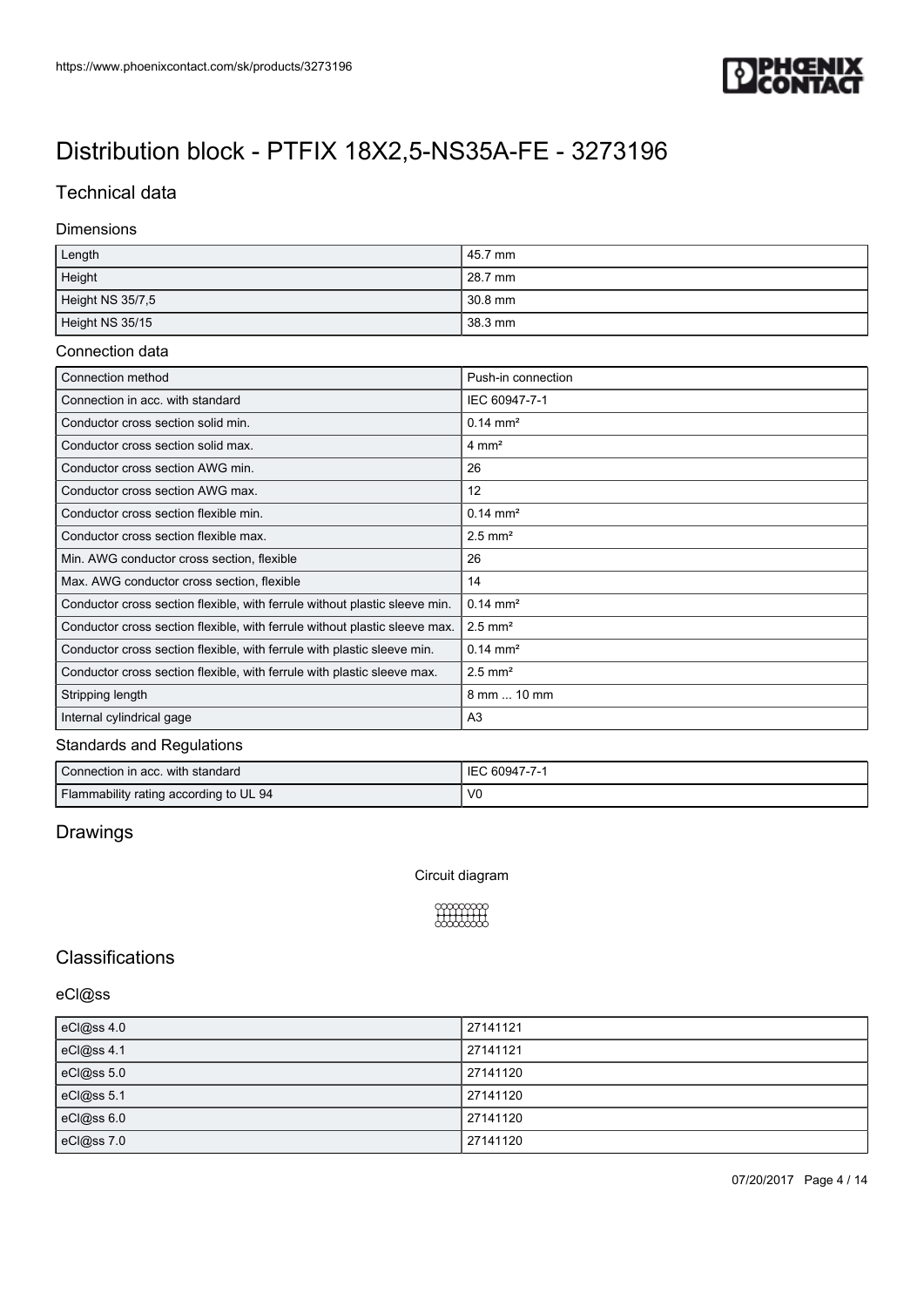

### **Classifications**

#### eCl@ss

| eCl@ss 8.0 | 27141120 |
|------------|----------|
| eCl@ss 9.0 | 27141120 |

#### ETIM

| ETIM 3.0            | EC000897 |
|---------------------|----------|
| <b>ETIM 4.0</b>     | EC000897 |
| <b>ETIM 5.0</b>     | EC000897 |
| ETIM <sub>6.0</sub> | EC000897 |

#### UNSPSC

| UNSPSC 6.01   | 30211811 |
|---------------|----------|
| UNSPSC 7.0901 | 39121410 |
| UNSPSC 11     | 39121410 |
| UNSPSC 12.01  | 39121410 |
| UNSPSC 13.2   | 39121410 |

## Approvals

#### Approvals

#### Approvals

UL Recognized / cUL Recognized / cULus Recognized

#### Ex Approvals

 $\lceil$ 

### Approval details

| UL Recognized              | http://database.ul.com/cgi-bin/XYV/template/LISEXT/1FRAME/index.htm<br>FILE E 60425<br>74 |         |         |
|----------------------------|-------------------------------------------------------------------------------------------|---------|---------|
|                            | B                                                                                         | С       | D       |
| mm <sup>2</sup> /AWG/kcmil | $26-12$                                                                                   | $26-12$ | $26-12$ |
| Nominal current IN         | 20 A                                                                                      | 20 A    | 5 A     |
| Nominal voltage UN         | 300 V                                                                                     | 300 V   | 600 V   |

| cUL Recognized             | Æ,      | http://database.ul.com/cgi-bin/XYV/template/LISEXT/1FRAME/index.htm |         |       | FILE E 60425 |
|----------------------------|---------|---------------------------------------------------------------------|---------|-------|--------------|
|                            | P       |                                                                     | ີ       |       |              |
| Im <sup>2</sup> /AWG/kcmil | $26-12$ |                                                                     | $26-12$ | 26-12 |              |

٦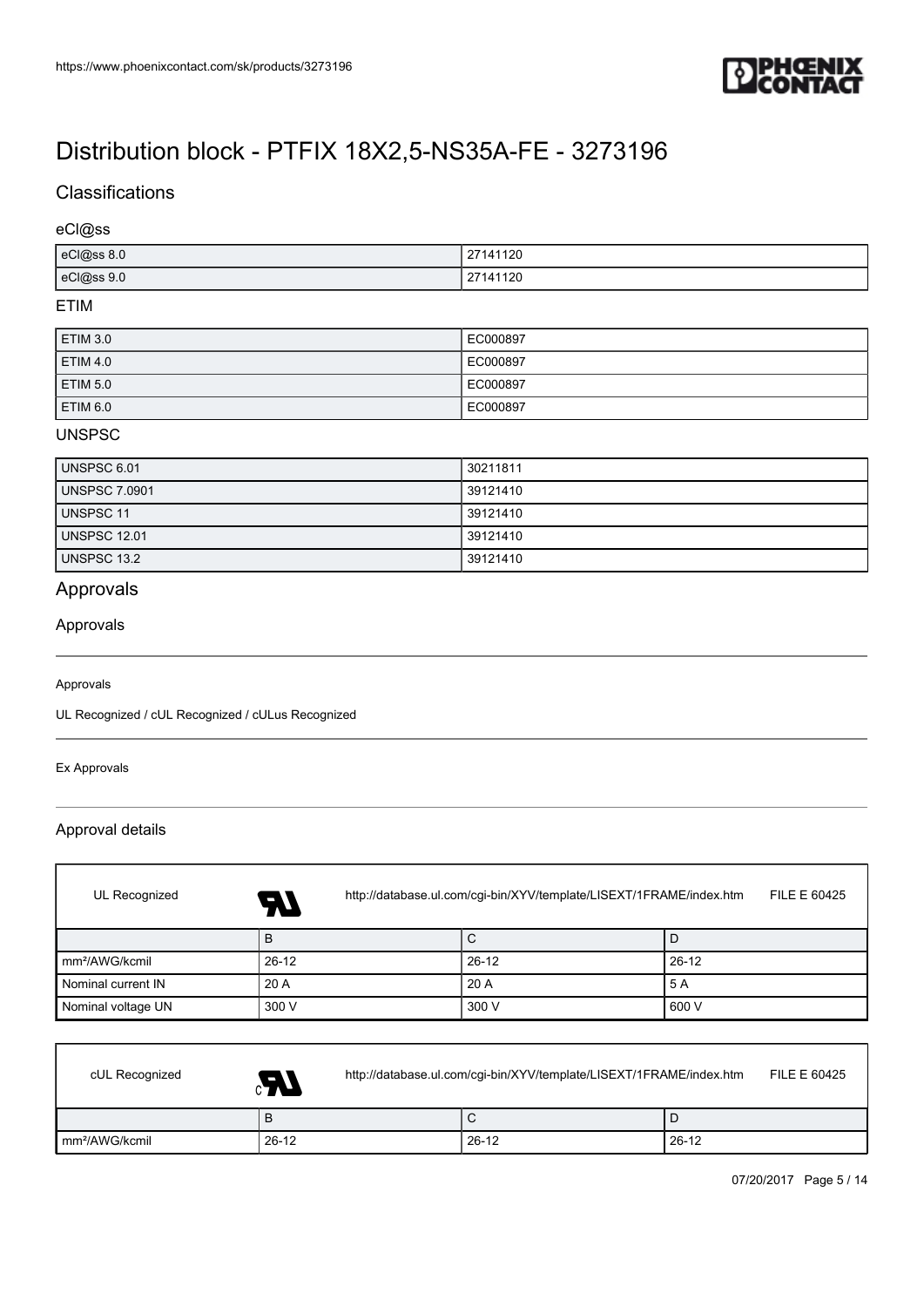

### Approvals

|                    | ப     | ∼     |       |
|--------------------|-------|-------|-------|
| Nominal current IN | 20A   | 20A   | -9 A  |
| Nominal voltage UN | 300 V | 300 V | 600 V |

cULus Recognized <http://database.ul.com/cgi-bin/XYV/template/LISEXT/1FRAME/index.htm>

#### Accessories

Accessories

DIN rail

[DIN rail perforated - NS 35/ 7,5 PERF 2000MM - 0801733](https://www.phoenixcontact.com/sk/products/0801733)

DIN rail, material: steel galvanized and passivated with a thick layer, perforated, height 7.5 mm, width 35 mm, length: 2000 mm

[DIN rail, unperforated - NS 35/ 7,5 UNPERF 2000MM - 0801681](https://www.phoenixcontact.com/sk/products/0801681)

DIN rail, material: Steel, unperforated, height 7.5 mm, width 35 mm, length: 2 m

[DIN rail perforated - NS 35/ 7,5 WH PERF 2000MM - 1204119](https://www.phoenixcontact.com/sk/products/1204119)



DIN rail 35 mm (NS 35)

[DIN rail - NS 35/ 7,5 WH UNPERF 2000MM - 1204122](https://www.phoenixcontact.com/sk/products/1204122)



DIN rail 35 mm (NS 35)

[DIN rail, unperforated - NS 35/ 7,5 AL UNPERF 2000MM - 0801704](https://www.phoenixcontact.com/sk/products/0801704)

DIN rail, unperforated, Width: 35 mm, Height: 7.5 mm, Length: 2000 mm, Color: silver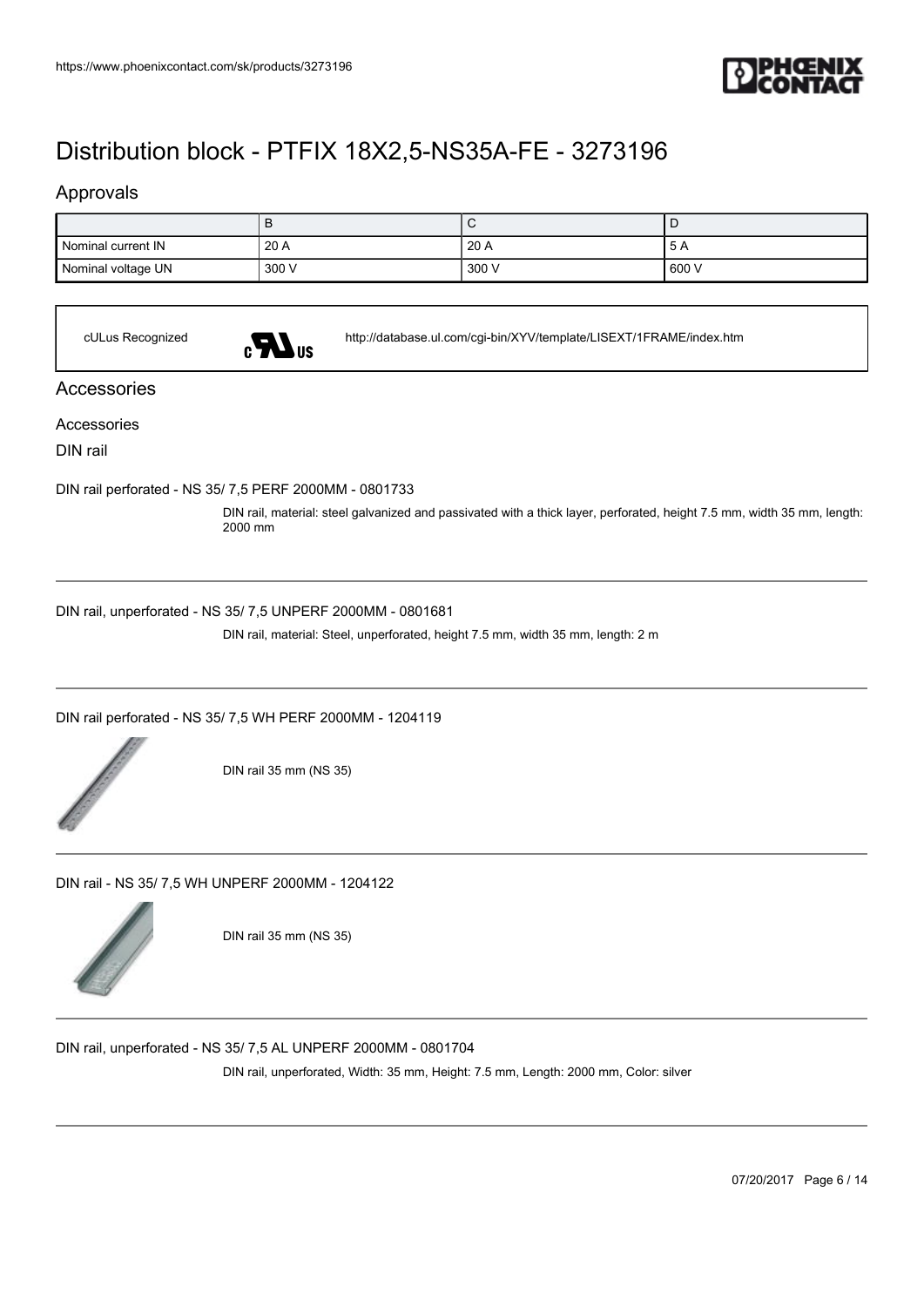

### Accessories

[DIN rail perforated - NS 35/ 7,5 ZN PERF 2000MM - 1206421](https://www.phoenixcontact.com/sk/products/1206421)



DIN rail, material: Galvanized, perforated, height 7.5 mm, width 35 mm, length: 2 m

[DIN rail, unperforated - NS 35/ 7,5 ZN UNPERF 2000MM - 1206434](https://www.phoenixcontact.com/sk/products/1206434)



DIN rail, material: Galvanized, unperforated, height 7.5 mm, width 35 mm, length: 2 m

[DIN rail, unperforated - NS 35/ 7,5 CU UNPERF 2000MM - 0801762](https://www.phoenixcontact.com/sk/products/0801762)



DIN rail, material: Copper, unperforated, height 7.5 mm, width 35 mm, length: 2 m

[End cap - NS 35/ 7,5 CAP - 1206560](https://www.phoenixcontact.com/sk/products/1206560)



DIN rail end piece, for DIN rail NS 35/7.5



[DIN rail perforated - NS 35/15 PERF 2000MM - 1201730](https://www.phoenixcontact.com/sk/products/1201730)



DIN rail, material: steel galvanized and passivated with a thick layer, perforated, height 15 mm, width 35 mm, length: 2000 mm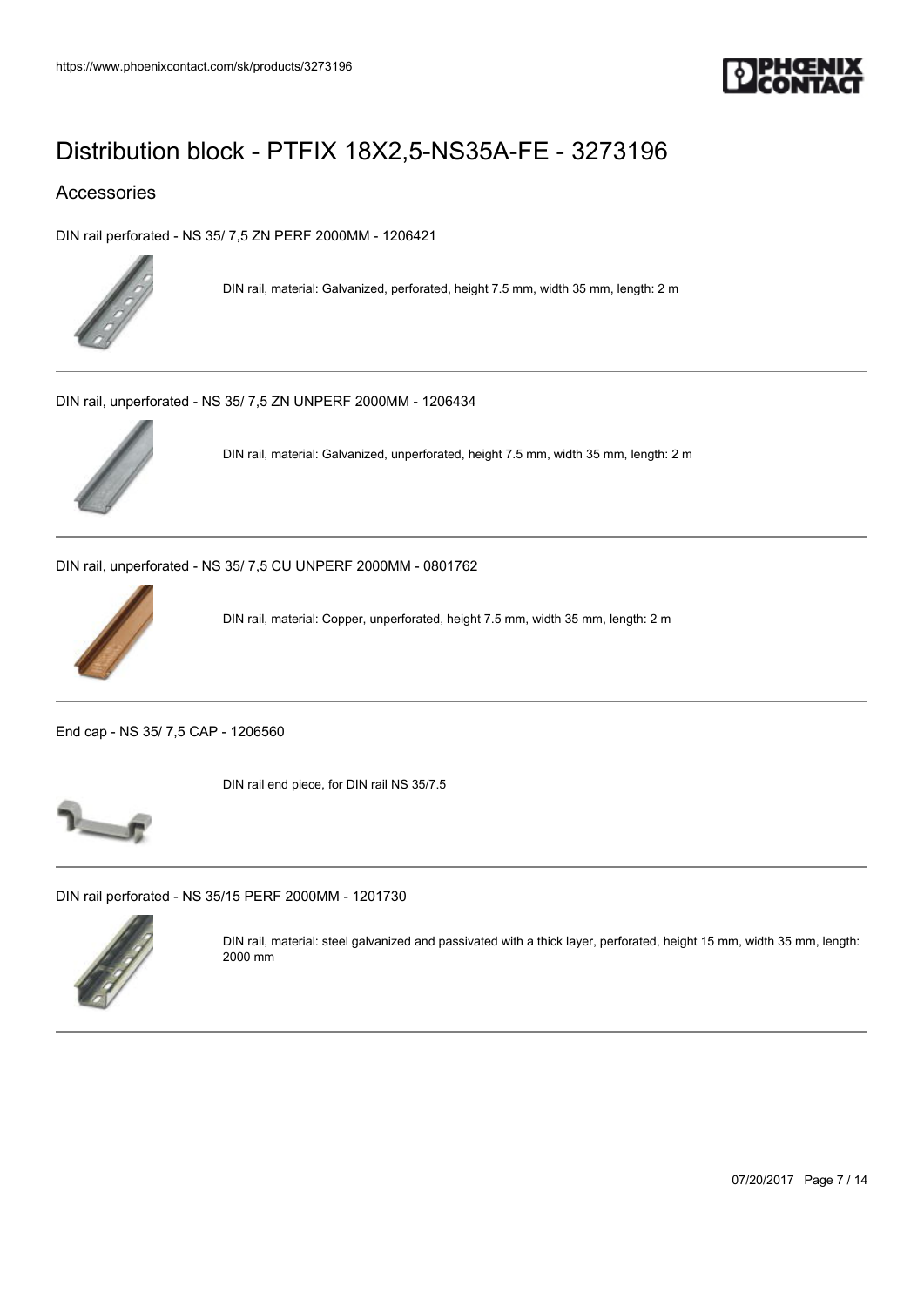

### Accessories

[DIN rail, unperforated - NS 35/15 UNPERF 2000MM - 1201714](https://www.phoenixcontact.com/sk/products/1201714)



DIN rail, material: Steel, unperforated, height 15 mm, width 35 mm, length: 2 m

[DIN rail perforated - NS 35/15 WH PERF 2000MM - 0806602](https://www.phoenixcontact.com/sk/products/0806602)



DIN rail 35 mm (NS 35)

[DIN rail - NS 35/15 WH UNPERF 2000MM - 1204135](https://www.phoenixcontact.com/sk/products/1204135)



DIN rail 35 mm (NS 35)

[DIN rail, unperforated - NS 35/15 AL UNPERF 2000MM - 1201756](https://www.phoenixcontact.com/sk/products/1201756)



DIN rail, deep drawn, high profile, unperforated, 1.5 mm thick, material: aluminum, height 15 mm, width 35 mm, length 2000 mm

[DIN rail perforated - NS 35/15 ZN PERF 2000MM - 1206599](https://www.phoenixcontact.com/sk/products/1206599)



DIN rail, material: Galvanized, perforated, height 15 mm, width 35 mm, length: 2 m

07/20/2017 Page 8 / 14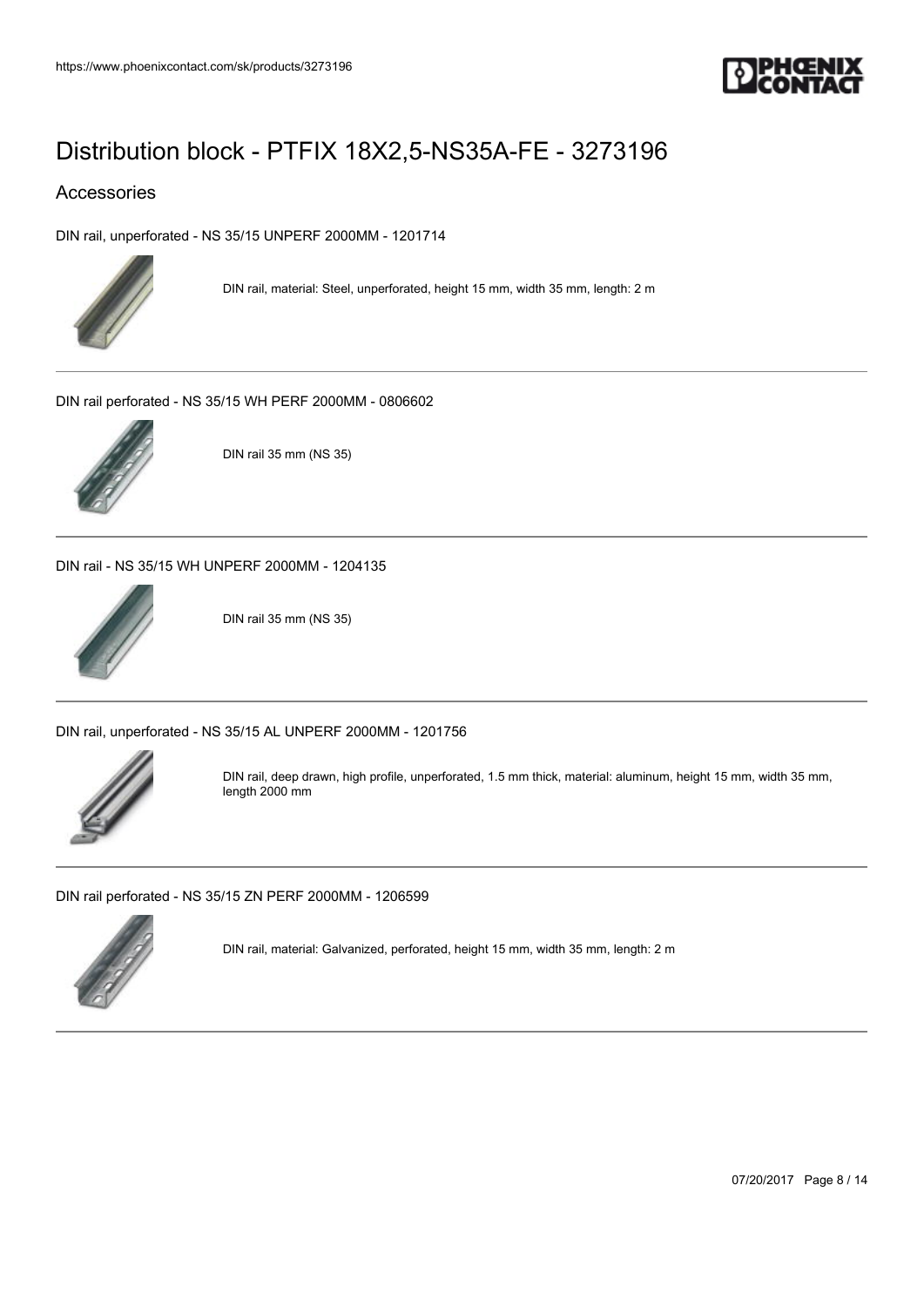

### Accessories

[DIN rail, unperforated - NS 35/15 ZN UNPERF 2000MM - 1206586](https://www.phoenixcontact.com/sk/products/1206586)



DIN rail, material: Galvanized, unperforated, height 15 mm, width 35 mm, length: 2 m

[DIN rail, unperforated - NS 35/15 CU UNPERF 2000MM - 1201895](https://www.phoenixcontact.com/sk/products/1201895)



DIN rail, material: Copper, unperforated, 1.5 mm thick, height 15 mm, width 35 mm, length: 2 m

[End cap - NS 35/15 CAP - 1206573](https://www.phoenixcontact.com/sk/products/1206573)



DIN rail end piece, for DIN rail NS 35/15

Insulating sleeve

[Insulating sleeve - MPS-IH WH - 0201663](https://www.phoenixcontact.com/sk/products/0201663)



Insulating sleeve, color: white

[Insulating sleeve - MPS-IH RD - 0201676](https://www.phoenixcontact.com/sk/products/0201676)



Insulating sleeve, color: red

07/20/2017 Page 9 / 14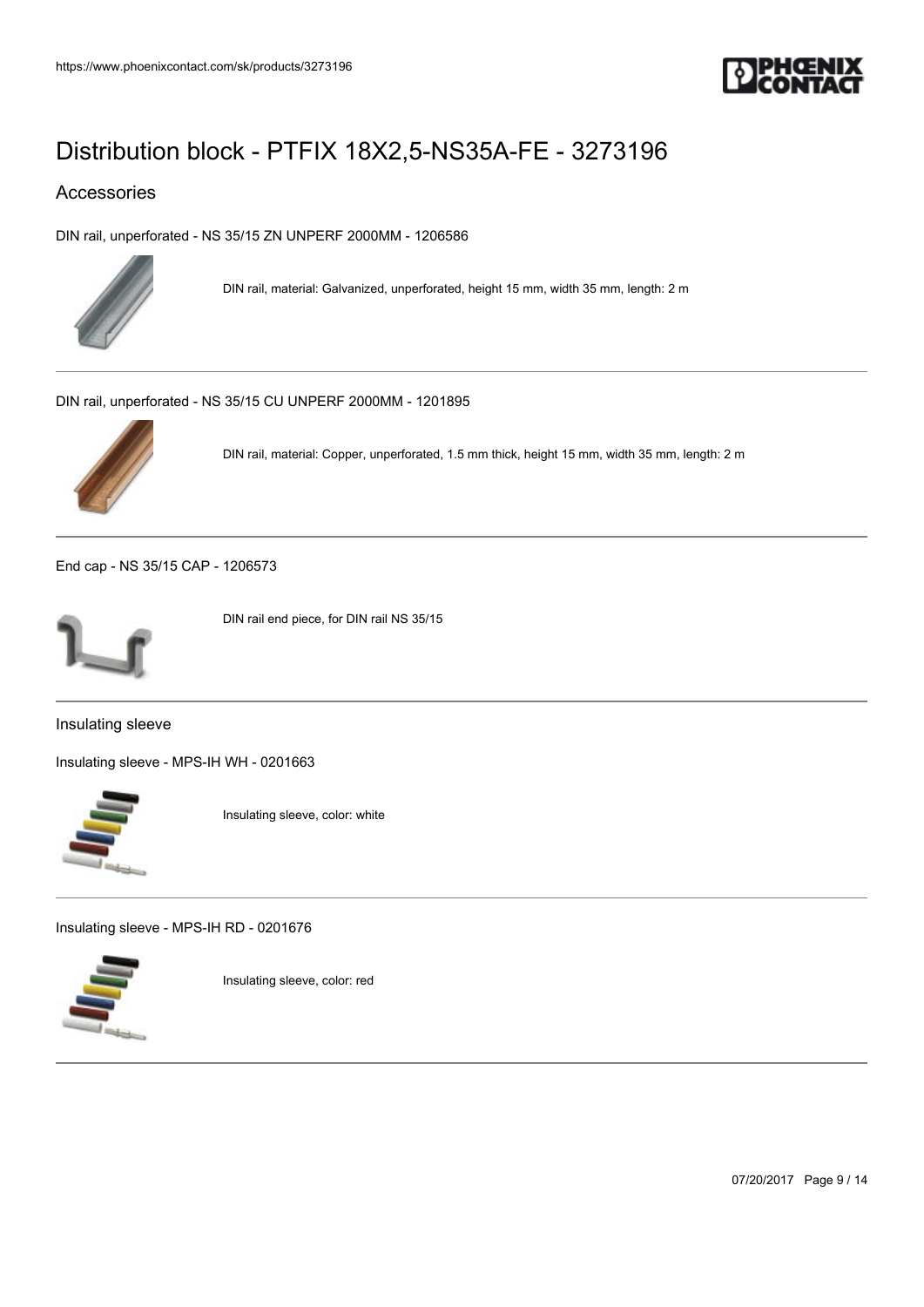

### Accessories

[Insulating sleeve - MPS-IH BU - 0201689](https://www.phoenixcontact.com/sk/products/0201689)



Insulating sleeve, color: blue

[Insulating sleeve - MPS-IH YE - 0201692](https://www.phoenixcontact.com/sk/products/0201692)



Insulating sleeve, color: yellow

[Insulating sleeve - MPS-IH GN - 0201702](https://www.phoenixcontact.com/sk/products/0201702)



Insulating sleeve, color: green

[Insulating sleeve - MPS-IH GY - 0201728](https://www.phoenixcontact.com/sk/products/0201728)



Insulating sleeve, color: gray

[Insulating sleeve - MPS-IH BK - 0201731](https://www.phoenixcontact.com/sk/products/0201731)



Insulating sleeve, color: black

Jumper

07/20/2017 Page 10 / 14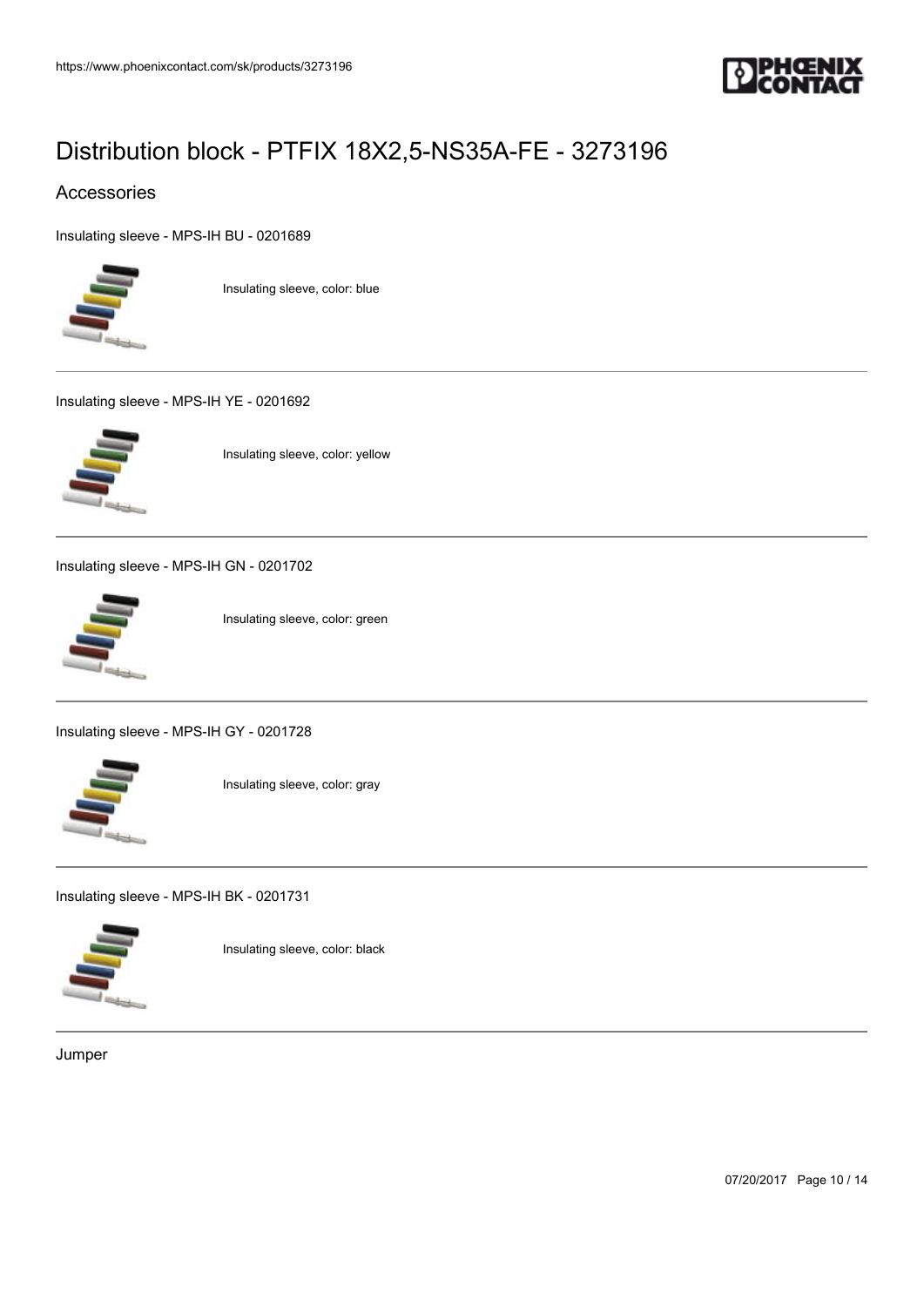

### Accessories

[Plug-in bridge - FBS 2-5 - 3030161](https://www.phoenixcontact.com/sk/products/3030161)



Plug-in bridge, pitch: 5.2 mm, length: 22.7 mm, width: 9 mm, number of positions: 2, color: red

[Plug-in bridge - FBS 2-5 GN - 3032143](https://www.phoenixcontact.com/sk/products/3032143)



Plug-in bridge, pitch: 5.2 mm, number of positions: 2, color: green

[Plug-in bridge - FBS 2-5 BU - 3036877](https://www.phoenixcontact.com/sk/products/3036877)



Plug-in bridge, pitch: 5.2 mm, number of positions: 2, color: blue

[Plug-in bridge - FBS 2-5 GY - 3038969](https://www.phoenixcontact.com/sk/products/3038969)



Plug-in bridge, pitch: 5.2 mm, number of positions: 2, color: gray

Labeled terminal marker

[Marker card - SK 5/3,8:FORTL.ZAHLEN - 0804183](https://www.phoenixcontact.com/sk/products/0804183)



Marker card, Card, white, labeled, Horizontal: Consecutive numbers 1 - 10, 11 - 20, etc. up to 91 - (99)100, Mounting type: adhesive, for terminal block width: 5 mm, Lettering field: 5 x 3.8 mm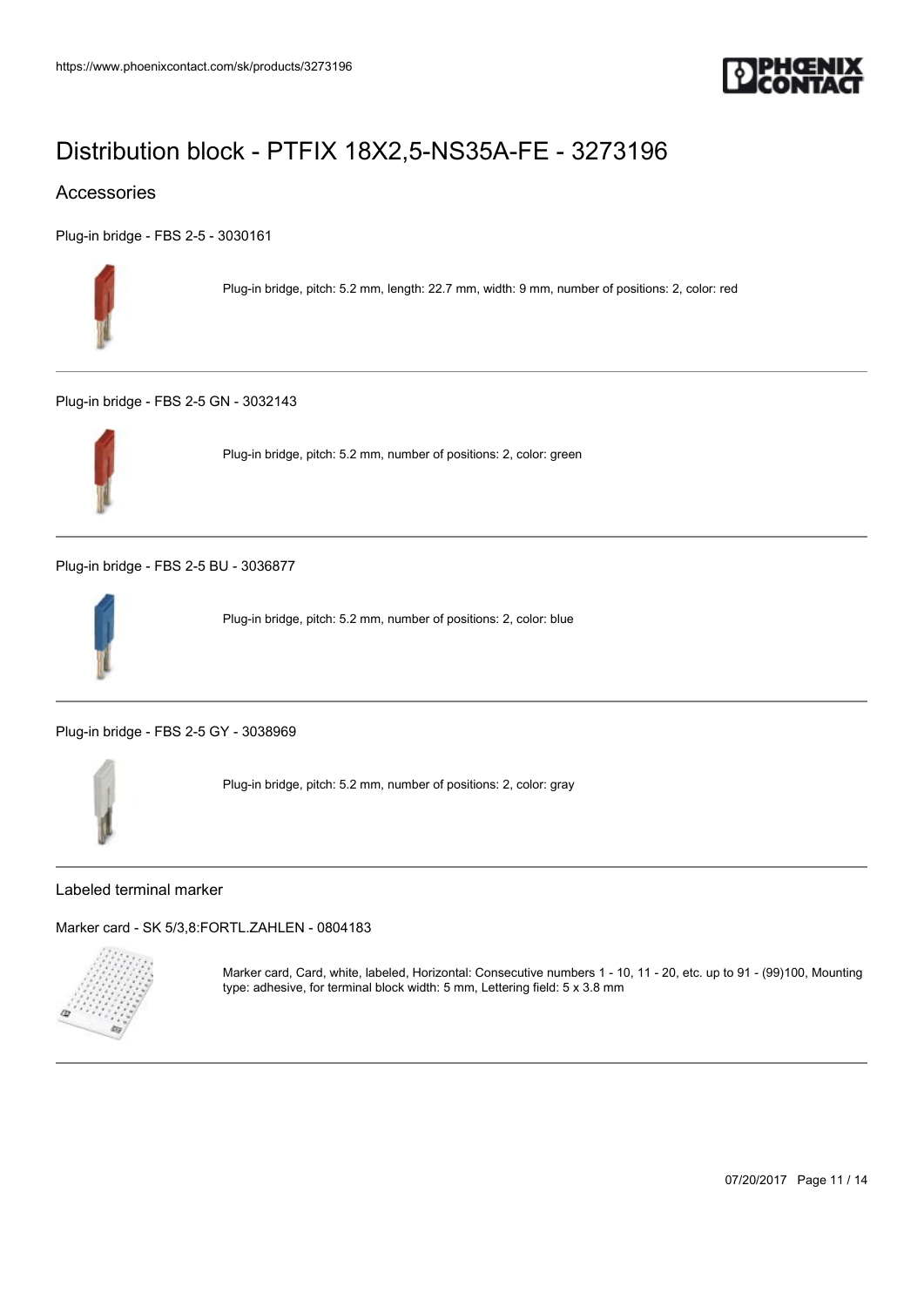

### Accessories

[Marker card - SK 3,8 REEL P5 WH CUS - 0825124](https://www.phoenixcontact.com/sk/products/0825124)



Marker card, can be ordered: By card, white, labeled according to customer specifications, Mounting type: adhesive, for terminal block width: 5 mm, Lettering field: continuous x 3.8 mm

Marker carriers

[Terminal strip marker carrier - KLM 2 - 0807575](https://www.phoenixcontact.com/sk/products/0807575)



Terminal strip marker carrier, gray, unlabeled, Mounting type: Plug in, Lettering field: 20 mm x 8 mm

[Terminal strip marker carrier - KLM 3-L - 0814788](https://www.phoenixcontact.com/sk/products/0814788)



Terminal strip marker carrier, height-adjustable, for end brackets CLIPFIX 15, CLIPFIX 35 and CLIPFIX 35-5, can be labeled with BMK...20 x 8 labels, or directly with the M-PEN or X-PEN

Screwdriver tools

[Screwdriver - SZF 1-0,6X3,5 - 1204517](https://www.phoenixcontact.com/sk/products/1204517)



Actuation tool, for ST terminal blocks, also suitable for use as a bladed screwdriver, size: 0.6 x 3.5 x 100 mm, 2 component grip, with non-slip grip

Terminal marking

[Marking foil for zack marker strip - TML \(EX3,8\)R - 0801837](https://www.phoenixcontact.com/sk/products/0801837)



Marking foil for zack marker strip, Roll, white, unlabeled, can be labeled with: THERMOMARK ROLL, THERMOMARK ROLL X1, THERMOMARK ROLLMASTER 300/600, THERMOMARK X1.2, THERMOMARK S1.1, Mounting type: adhesive, for terminal block width: 30000 mm, Lettering field: 30,000 x 3.8 mm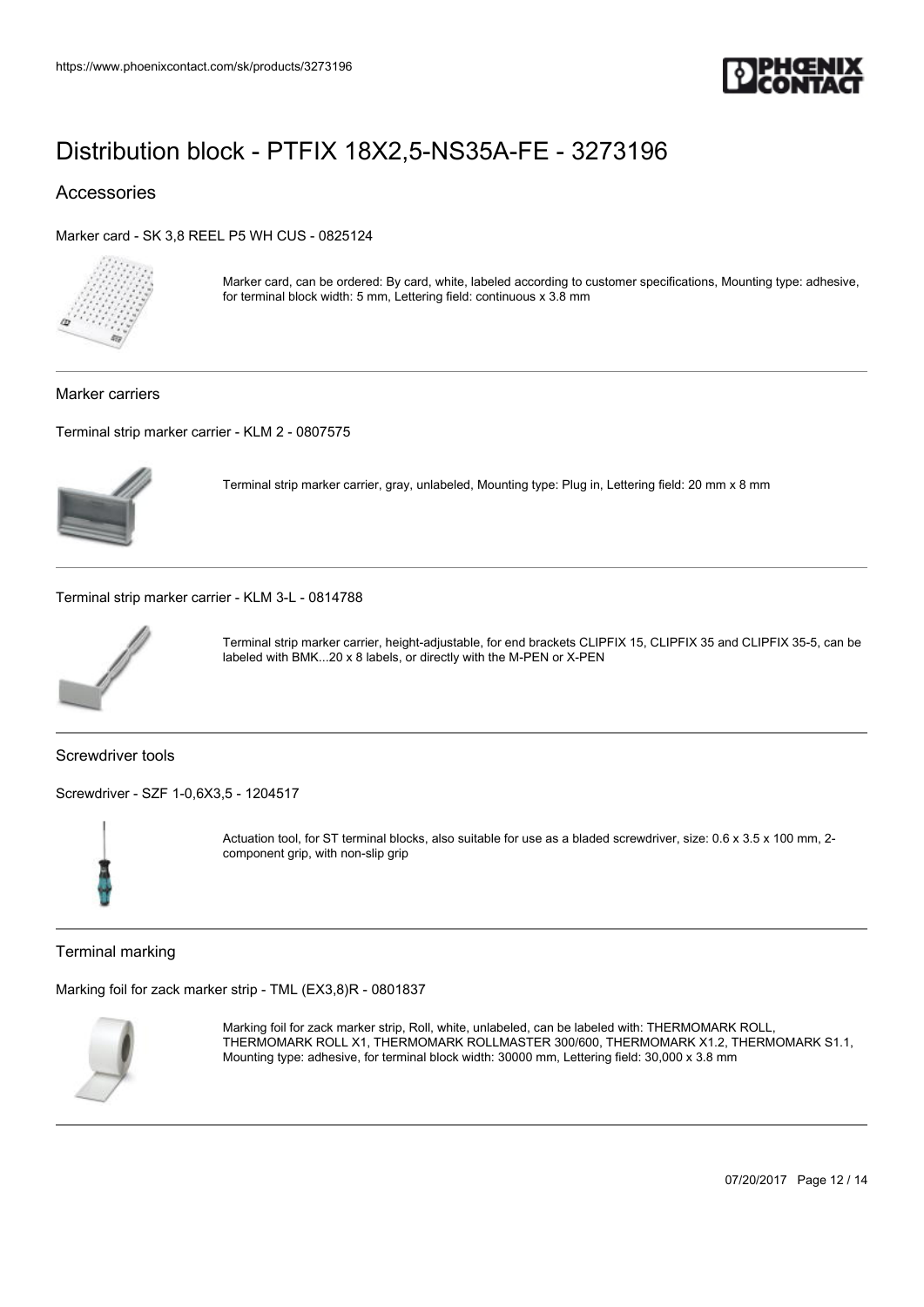

### Accessories

[Marking foil for zack marker strip - TML \(104X3,8\)R - 0801833](https://www.phoenixcontact.com/sk/products/0801833)



Marking foil for zack marker strip, Roll, white, unlabeled, can be labeled with: THERMOMARK ROLL, THERMOMARK ROLL X1, THERMOMARK ROLLMASTER 300/600, THERMOMARK X1.2, THERMOMARK S1.1, Mounting type: adhesive, for terminal block width: 104 mm, Lettering field: 104 x 3.8 mm

#### Test plug terminal block

[Test plugs - MPS-MT SN - 3212251](https://www.phoenixcontact.com/sk/products/3212251)



Test plugs, with solder connection up to 1 mm² conductor cross section, tin-plated surface, color: silver

[Test plugs - MPS-MT - 0201744](https://www.phoenixcontact.com/sk/products/0201744)



Test plugs, with solder connection up to 1 mm² conductor cross section, color: silver

Test socket

[Test adapter - PAI-4-N GY - 3032871](https://www.phoenixcontact.com/sk/products/3032871)



4 mm test adapter, for terminal blocks with 5.2 mm, 6.2 mm and 8.2 mm pitch

[Test plugs - MPS-MT 1-S - 1944372](https://www.phoenixcontact.com/sk/products/1944372)



Test plugs, consisting of  $\varnothing$  1 mm test pin, 150 mm conductor length, and  $\varnothing$  2 mm socket

07/20/2017 Page 13 / 14